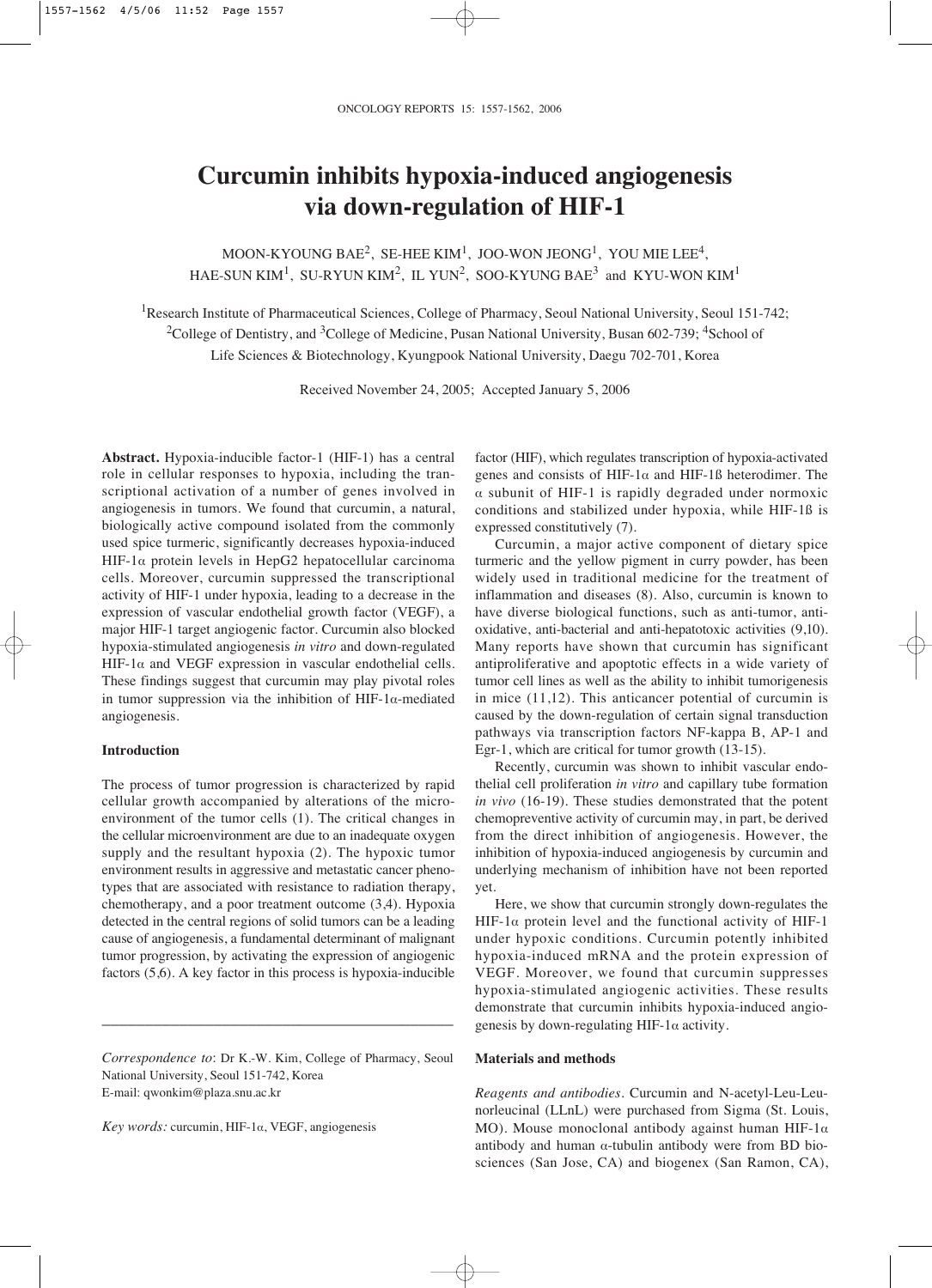respectively. VEGF antibody was purchased from Santa Cruz Biotechnology (Santa Cruz, CA).

*Cell culture*. HepG2 human hepatoblastoma cells and HEK 293 cells were maintained in DMEM supplemented with 10% FBS and 1% antibiotics (Invitrogen, Carlsbad, CA). Primary human umbilical vein endothelial cells (HUVECs) (passage 5-8) were grown on 0.3% gelatin-coated plates in M199 supplemented with 20% FBS, 3 ng/ml bFGF and 5 U/ml heparin. For hypoxic conditions, cells were incubated at 5%  $CO_2$  level with 1%  $O_2$  balanced with  $N_2$  in a hypoxic chamber (Forma Scientific).

*Western blot analysis*. Proteins were separated by SDS/PAGE and transferred to a nitrocellulose membrane (Amersham Pharmacia Biotech, Arlington Heights, IL). The membrane was blocked with 5% skim milk in phosphate-buffered saline containing 0.1% Tween-20 for 1 h at room temperature, incubated with the primary antibody at room temperature for 1 h or at 4˚C overnight, followed by incubation with horseradish-conjugated antibody against rabbit or mouse immunoglobulins at room temperature for 50 min, and was then developed by the ECL plus Western detection system (Amersham Pharmacia Biotech).

*Reverse transcription-polymerase chain reaction (RT-PCR)*. Total RNA was isolated from cell cultures by a single-step procedure with TRI Reagent (Life Technologies, Gaithersburg, MD). cDNA was synthesized from 5  $\mu$ g of total RNA with 200 units of MMLV-RT (Promega, Madison, WI) and 500 ng of oligo-dT primer. PCR reaction was performed on firststrand cDNA using the PCR reaction kit (Takara) and primer sets. Amplification by PCR was performed using an automated thermal cycler (Perkin-Elmer). Oligonucleotide primers for PCR were designed as follows: ß-actin, 5'-GACTACCTC ATGAAGATC-3' and 5'-GATCCACATCTGCTGGAA-3'; HIF-1a, 5'-CAGAAGATACAAGTAGCCTC-3' and 5'-CTG CTGGAATACTGTAACTG-3'; VEGF, 5'-GAGAATTCGG CCTCCGAAACCATGAACTTTCTGT-3' and 5'-GAGCAT GCCCTCCTGCCCGGCTCACCGC-3'.

*Transient transfection and luciferase assay*. Plasmids (5 μg) were transfected to 5x10<sup>5</sup> HEK 293 cells/60-mm dish, with proper recombination of effector plasmids, pSV40promoter-EpoHRE-Luc and control plasmid pCMV-ß-gal and pBOShHIF-1 $\alpha$  and pBOS-hARNT using Lipofectamine reagent according to the instructions of the manufacturer (Invitrogen). These vectors were kindly provided by Dr Fujii-Kuriyama (Tohoku University, Japan) (20). After transfection, cells were harvested and extracts were prepared using reporter lysis buffer (Promega). Cell lysates were analyzed for luciferase activity using an assay kit (Promega) and luminometer (Turner Design, Sunnyvale, CA). Extracts were also assayed for ß-galactosidase enzyme and for protein concentration using a protein assay kit (Sigma). Each extract was assayed three times, and the mean RLU was corrected by values obtained from an extract prepared from empty vector-transfected cells. The relative luciferase activity was calculated as RLU/ß-galactosidase.

*Tube formation assay*. Two hundred and fifty μl Matrigel (10 mg/ml) (Beckton-Dickinson, Franklin Lakes, NJ) was pipetted onto 24-well culture plates and polymerized for 30 min at 37˚C. HUVECs (1x105 cells) were seeded on the surface of Matrigel. Curcumin was added and incubated for 24 h under hypoxic conditions. Morphologic change of cells was observed under a microscope and photographed at x40 magnification using ImagePro Plus software (Media Cybernetics, Silver Spring, MD).

*Wounding migration assay*. Wounding migration assay was performed as previously described (21). HUVECs were plated onto 0.3% gelatin-coated 60-mm culture dishes. At 90% confluence, the endothelial monolayers were marked with an injury line and wounded 2 mm in width with a sterile razor blade. Plates were rinsed with serum-free medium to remove cellular debris. Fresh medium with curcumin and 1 mM thymidine were then added. HUVECs were allowed to migrate for 24 h and rinsed with serum-free medium, and photographs were taken through an inverted microscope (x40). The number of cells that moved beyond the reference line was counted. The experiment was performed more than three times.

*Chemoinvasion assay*. Chemoinvasion assay was carried out by the method of Saiki *et al* (22). The lower and upper sides of 8  $\mu$ m porosity polycarbonate filters were coated with 0.5 mg/ml type I collagen and 0.5 mg/ml Matrigel, respectively. The lower compartment contained curcumin-treated media containing 0.1 mg/ml bovine serum albumin and HUVECs were placed in the upper part of a Transwell plate. Cell invasion was determined by counting whole cell numbers at single filter with optical microscopy at x40 magnification. The experiment was assayed more than three times with duplicate independent samples.

### **Results**

*Curcumin down-regulates HIF-1· protein levels*. To investigate the effect of curcumin on the expression of HIF-1 $\alpha$ , we treated HepG2 cells with curcumin for 6 h under hypoxic conditions. As shown in Fig. 1A, curcumin down-regulated the protein level of HIF-1 $\alpha$  stabilized by hypoxia; but it did not affect the mRNA level of HIF-1 $\alpha$ . This suggests that the stability of the HIF-1 $\alpha$  protein level is reduced by curcumin. To confirm the notion, we added LLnL, proteasome inhibitor, to HepG2 cells and checked the levels of the HIF-1 $\alpha$  protein. In the presence of LLnL, the HIF-1 $\alpha$  protein level decreased by curcumin was restored to the level of hypoxia-treated cells, indicating that the degradation of HIF-1 $\alpha$  by curcumin is probably proteasomedependent (Fig. 1B).

*Curcumin inhibits transcriptional activation mediated by HIF-1*. We then determined whether curcumin is involved in HIF-1 transcriptional activity using a luciferase reporter system, pSV40promoter-EpoHRE-Luc. Upon transient transfection of HIF-1 $\alpha$ , ARNT and EpoHRE-Luc vectors, reporter activity was stimulated in cells exposed to  $1\%$  O<sub>2</sub> (Fig. 2A). However, curcumin was shown to decrease the transcriptional activity of HIF-1 in a dose-dependent manner. Furthermore, to evaluate whether curcumin modulates the hypoxia-response element (HRE)-containing gene, VEGF, we treated HepG2 cells with curcumin under hypoxic conditions. The mRNA and protein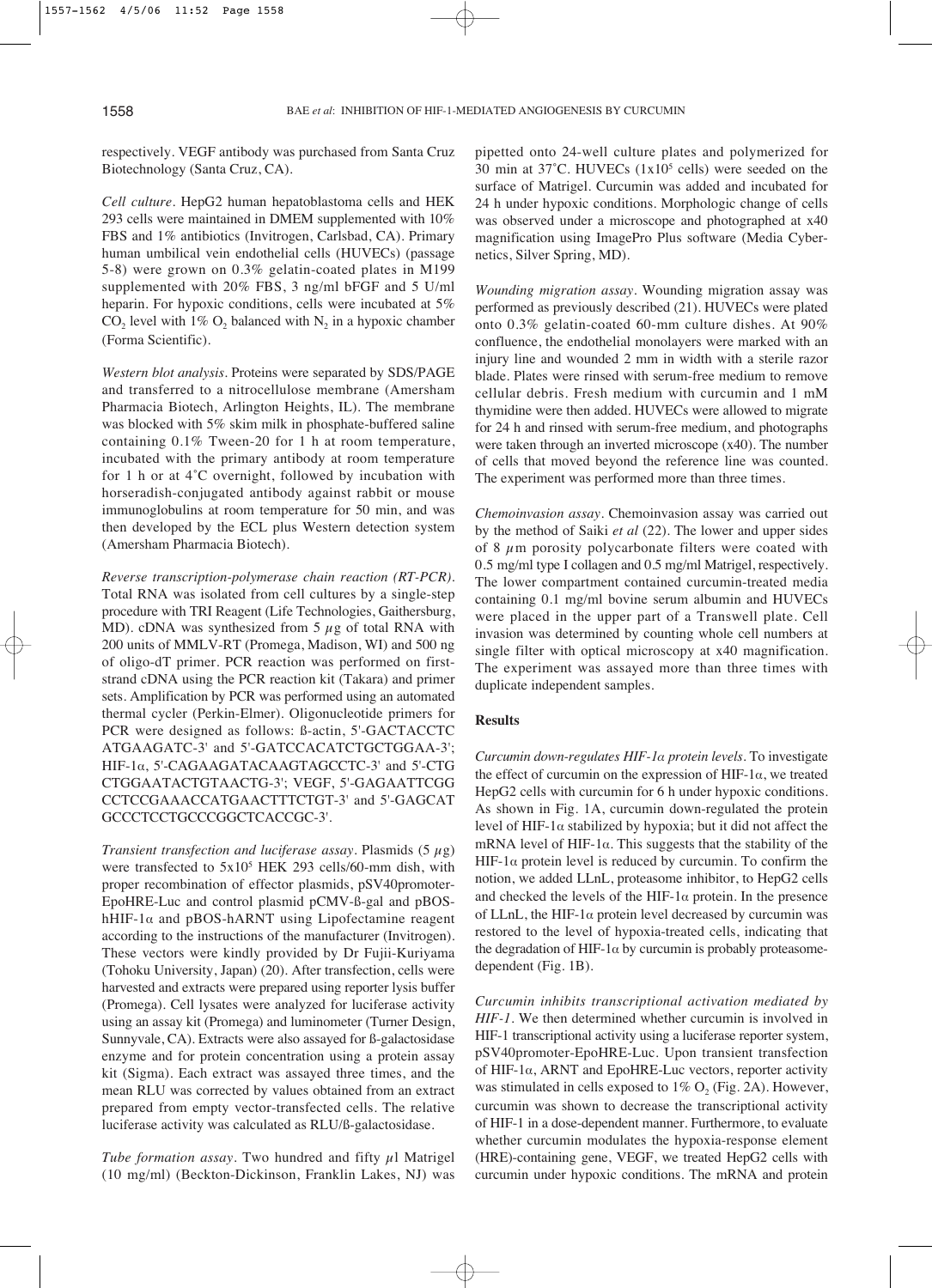$(A)$ 



Figure 1. Curcumin decreases HIF-1 $\alpha$  protein levels. (A), HepG2 cells were incubated with or without curcumin at the indicated concentrations under  $21\%$  O<sub>2</sub> or  $1\%$  O<sub>2</sub> for 6 h. Western blot (top two) and RT-PCR (bottom two) analyses against HIF-1 $\alpha$  were performed on total protein and RNA isolated from HepG2 cells treated as indicated. B-actin and  $\alpha$ -tubulin served as loading controls. (B), HepG2 cells were incubated with  $21\%$  O<sub>2</sub> or  $1\%$  O<sub>2</sub> for 6 h without or with 50  $\mu$ M curcumin. For the sample used in lanes 4 and 5, cells were exposed to 35  $\mu$ M LLnL, proteasome inhibitor, for 2 h (lane 4) and 4 h (lane 5) respectively before harvest. All cells were harvested and total protein was isolated and used for immunoblot analysis using anti-HIF-1 $\alpha$ antibody and anti- $\alpha$ -tubulin, respectively.  $\alpha$ -tubulin served as loading controls.

Hypoxia **VEGF**  $\alpha$ -tubulin Figure 2. Curcumin suppresses the HIF-1-mediated transactivation function and hypoxia-induced VEGF expression. (A), HEK 293 cells were transfected with pSV40pro-EpoHRE-Luc (1  $\mu$ g), pBOS-hHIF-1 $\alpha$  (0.1  $\mu$ g), and pBOS-hARNT (0.1  $\mu$ g). Transfected cells were incubated for 24 h at 21%  $O_2$ , and then incubated at 21%  $O_2$  or 1%  $O_1$  for an additional 16 h with or without curcumin at the indicated concentrations. (B), HepG2 cells were exposed to  $1\%$  O<sub>2</sub> or  $21\%$  O<sub>2</sub> for 16 h in the absence or presence of curcumin at the indicated concentrations. RT-PCR analysis was performed using specific primer for VEGF and ß-actin. (C), HepG2 cells were exposed to  $1\%$  O<sub>2</sub> or

expression of VEGF were significantly down-regulated in curcumin-treated cells compared to hypoxia alone (Fig. 2B and C). These results suggest that curcumin negatively regulates the hypoxia-inducible transactivation function of HIF-1.

*Inhibition of hypoxia-induced angiogenesis in vitro by curcumin*. To investigate the direct effect of curcumin on vascular endothelial cells under hypoxic conditions, *in vitro* angiogenesis assays were conducted using HUVECs. Because it has been demonstrated that hypoxic conditions stimulate the vessel network formation of cultured endothelial cells (23,24), we used hypoxia for the induction of angiogenesis. Curcumin was administered to HUVECs that were seeded on Matrigel beds (10 mg/ml), and incubated for 24 h under hypoxic conditions. HUVECs formed normally hollow tubes under normoxia but capillary network formation was further stimulated under hypoxia, resulting in elongated and robust tube-like structures. Curcumin strongly inhibited the hypoxiastimulated network by producing much foreshortened and severely broken tubes (Fig. 3A). Moreover, chemomigration assay showed that the mobility of HUVECs was significantly enhanced under hypoxic conditions similar to a previous report (23,24), whereas the migrating ability of the cells was significantly reduced by curcumin (Fig. 3B). As another important property of angiogenesis, migrating endothelial

cells must break their basement membrane and transverse through it to form new blood vessels and hypoxia can stimulate endothelial cell invasion. Thus, the effect of curcumin on the vascular endothelial cell invasion was studied using a polycarbonate filter of transwell coated with the Matrigel. The HUVECs were placed in the filter and allowed to invade under normoxic or hypoxic conditions. As shown in Fig. 3C, curcumin significantly inhibited the hypoxia-stimulated invasiveness of HUVECs.

21%  $O_2$  for 16 h in the absence or presence of 50  $\mu$ M curcumin. Whole cell lysates were analyzed by Western blotting with VEGF-specific antibody. Western blot analysis with anti- $\alpha$ -tubulin was performed as a control.

Loss of HIF-1 $\alpha$  in endothelial cells inhibits a number of important parameters of endothelia cell behavior during angiogenesis, resulting from the decreased level of hypoxiadriven VEGF (24). We therefore examined whether curcumin could influence the expression patterns of HIF-1 $\alpha$  and VEGF in hypoxic endothelial cells. As expected, curcumin suppressed

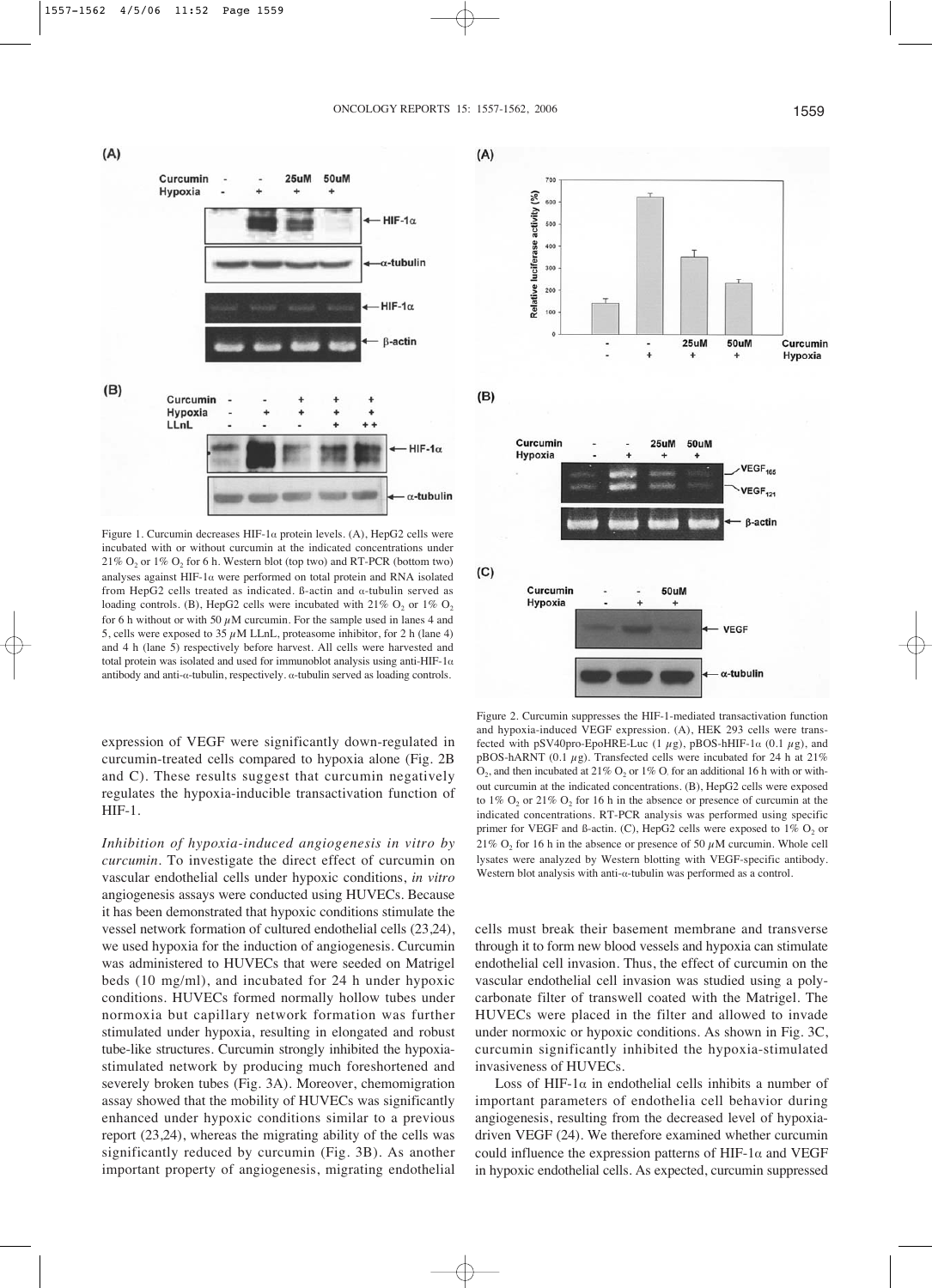

Figure 3. Inhibition of hypoxia-induced angiogenesis *in vitro* by curcumin. (A), HUVECs were incubated on the Matrigel with or without curcumin under 21% O<sub>2</sub> or 1% O<sub>2</sub> for 24 h. The area covered by the tube network was quantitated using Image-Pro Plus software (below). (B), HUVECs were seeded on the gelatin-coated culture dish. At 90% confluence, the monolayers were wounded with a razor blade. Wounded cells were incubated with or without curcumin (10  $\mu$ M) under hypoxia for 24 h. The number of HUVECs that moved beyond the reference line was counted. (C), HUVECs exposed to 1% O<sub>2</sub> or 21% O<sub>2</sub> in the absence or presence of 10  $\mu$ M curcumin were incubated on transwell chambers for 24 h. The numbers of invaded cells were counted. All data (A-C) are expressed as percentage  $\pm$  SE from three different experiments with duplicates. (D), HUVECs were incubated with 21% O<sub>2</sub> or 1% O<sub>2</sub> for 8 h with or without 10 μM curcumin. Total proteins were analyzed by anti-HIF-1α Western blotting (top two). RT-PCR was performed for VEGF with total RNA isolated from HUVECs under normoxia or hypoxia treated with 10  $\mu$ M curcumin (bottom two) for 16 h. ß-actin and *a*-tubulin served as loading controls.

the HIF-1 $\alpha$  protein level and VEGF mRNA expression under hypoxia in endothelial cells (Fig. 3D). These results suggest that down-regulated HIF-1 $\alpha$  and VEGF by curcumin could inhibit the hypoxia-stimulated migration, invasion and tubular formation of endothelial cells.

#### **Discussion**

Curcumin, a well-known dietary pigment derived from the plant *Curcuma longa L.*, has been studied as a chemopreventive agent in several cancer models (25) and entered into Phase I clinical trials for cancer chemoprevention by the National Cancer Institute (26). Previous studies indicated that it efficiently induces antiproliferation and cell death in a variety of tumor cells (27,28) and blocks angiogenic phenotypes in tumor and endothelial cells (16,29). However, the molecular basis for the anti-angiogenic activity of curcumin and its target molecules has not yet been elucidated.

Aberrant expression of vascular endothelial growth factor (VEGF) and HIF-1 $\alpha$  protein, a transcription factor known to be a key regulator in hypoxia-induced angiogenesis, have been demonstrated to be associated with most hypoxic solid tumors (30,31). Although curcumin is known to inhibit VEGF expression via either AP-1 or NFκB regulation in response to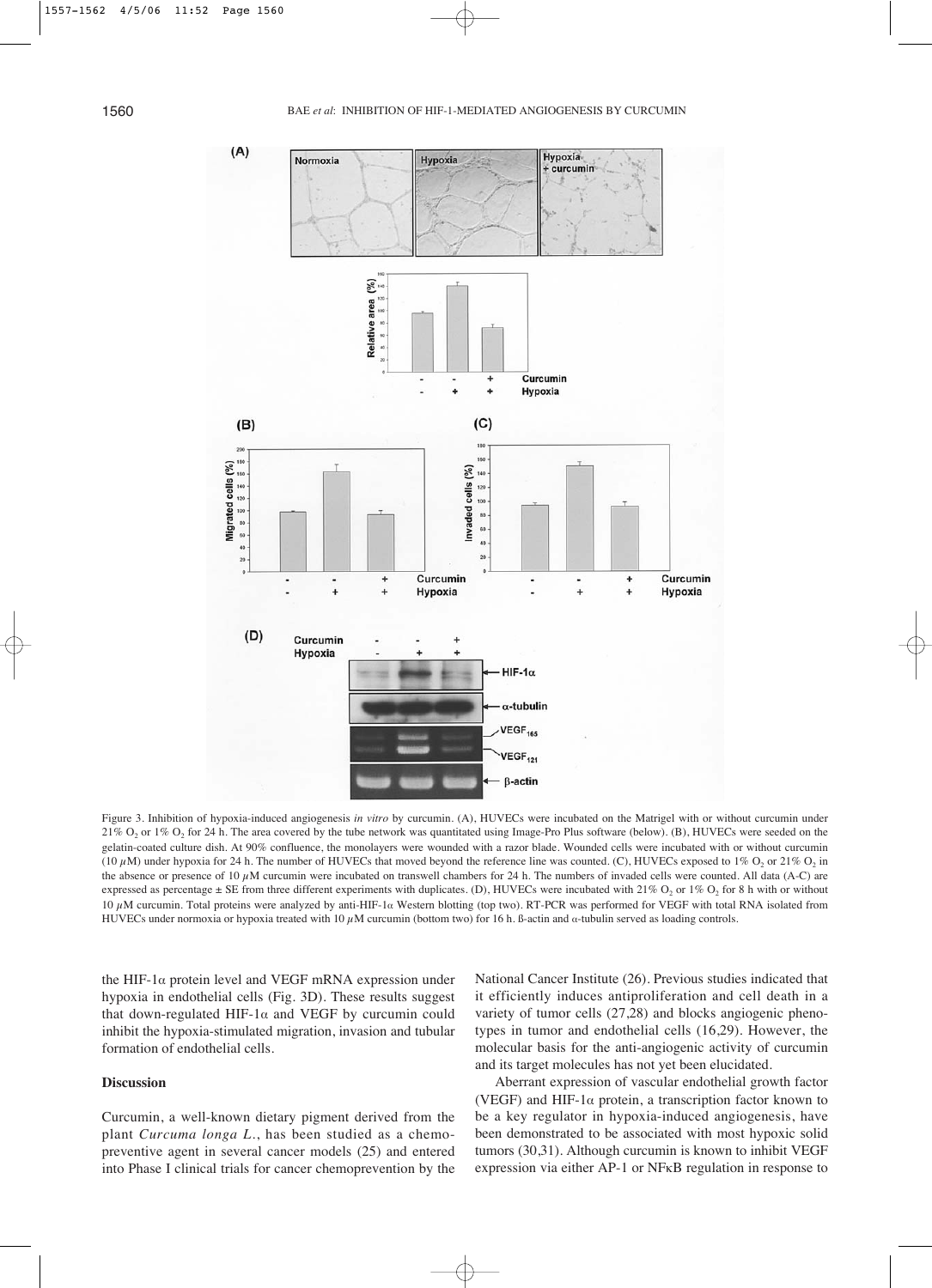a variety of stimuli (32), the effect of curcumin on the hypoxiainduced VEGF expression and the regulation of HIF-1 $\alpha$  activity by curcumin are not well understood. In this study, we demonstrated that VEGF, a potent hypoxia-induced angiogenic factor, and HIF-1 $\alpha$ , the transcription factor essential for VEGF transcriptional activation, can be regulated by curcumin in HepG2 hepatocellular carcinoma cells (Figs. 1 and 2). A recent report showed that curcumin induces proteasomal malfunction and accumulation of ubiquitinated protein such as p53 (33). However, contrasting results were reported by others (34), which have shown the down-regulation of cyclin D1 protein by curcumin through promoting proteolysis. From these reports, we speculated possible explanations for HIF-1 $\alpha$ destabilization by curcumin. It is possible that  $HIF-1\alpha$  protein stability may be inhibited indirectly by p53 levels elevated by curcumin. p53 interacts with HIF-1 $\alpha$  and limits hypoxiainduced expression of HIF-1 $\alpha$  by promoting its ubiquitinproteasome degradation (35). Another possibility is that destabilization of HIF-1 $\alpha$  protein is directly accelerated by activation of proteases in the proteasomal pathway. Of course, further investigations are necessary to clarify the precise destabilization mechanism of HIF-1 $\alpha$  protein under treatment with curcumin.

We further revealed that curcumin directly suppresses hypoxia-stimulated endothelial migration, invasion, and tube formation, which is also accompanied by decreased HIF-1 $\alpha$ and VEGF expression levels in curcumin-treated vascular endothelial cells (Fig. 3). A recent report showed that loss of hypoxia-responsive HIF-1 $\alpha$  in endothelial cells results in impaired angiogenesis. This impairment is a direct result of the disruption of an autocrine loop, acting through HIF-1 $\alpha$ regulation of hypoxia-induced VEGF expression (24). Therefore, we figured out that the functional HIF-1 $\alpha$  and its target, VEGF, play critical roles in endothelial cells as well as tumor cells in the process of hypoxia-driven tumor angiogenesis. Based on our observations, curcumin may have an HIF-1 $\alpha$ dependent tumor suppressive effect that is orchestrated by tumor and endothelial cells. To confirm this effect *in vivo*, we adopted highly angiogenic Lewis lung carcinoma (LLC) in mice as an *in vivo* animal angiogenesis model (21). In our experimental model system, curcumin significantly inhibited LLC tumor masses when they started to grow fast (data not shown); probably at the time when angiogenesis is actively performed, suggesting that curcumin may inhibit the initial angiogenic events that occurred inside the tumor. Our group has already reported that there were lots of microvessels, even in hypoxic regions of LLC tumor mass where HIF-1 $\alpha$  and VEGF were also highly expressed and detected by the hypoxic marker, pimonidazole (21). However, whether blood vessels in the hypoxic region regress in curcumin-treated tumor mass needs to be investigated.

In conclusion, curcumin down-regulates HIF-1 $\alpha$  protein levels and activity, and leads to the inhibition of VEGF gene expression. Furthermore, curcumin effectively blocks the hypoxia-stimulated angiogenesis of vascular endothelial cells.

#### **Acknowledgements**

This study was supported by the Creative Research Initiatives Program of the Ministry of Science and Technology (to K.-W. K.), a Vascular System Research Center grant from KOSEF, and a Pusan National University Research Grant, 2004 (to M.-K. B.).

#### **References**

- 1. Vaupel P, Kallinowski F and Okunieff P: Blood flow, oxygen and nutrient supply, and metabolic microenvironment of human tumors. Cancer Res 49: 6449-6465, 1989.
- 2. Ryan HE, Poloni M, McNulty W, Elson D, Gassmann M, Arbeit JM and Johnson RS: Hypoxia-inducible factor-1alpha is a positive factor in solid tumor growth. Cancer Res 60: 4010-4015, 2000.
- 3. Greco O, Marples B, Joiner MC and Scott SD: How to overcome (and exploit) tumor hypoxia for targeted gene therapy. J Cell Physiol 197: 312-325, 2003.
- 4. Brizel DM, Scully SP, Harrelson JM, Layfield LJ, Bean JM, Prosnitz LR and Dewhirst MW: Tumor oxygenation predicts for the likelihood of distant metastases in human soft tissue sarcoma. Cancer Res 56: 941-943, 1996.
- 5. Bergers G and Benjamin LE: Tumorigenesis and the angiogenic switch. Nat Rev Cancer 3: 401-410, 2003.
- 6. Vaupel P: The role of hypoxia-induced factors in tumor progression. Oncologist 9: 10-17, 2004.
- 7. Jeong JW, Bae MK, Ahn MY, Kim SH, Sohn TK, Bae MH, Yoo MA, Song EJ, Lee KJ and Kim KW: Regulation and destabilization of HIF-1alpha by ARD1-mediated acetylation. Cell 111: 709-720, 2002.
- 8. Ammon HP and Wahl MA: Pharmacology of Curcuma longa. Planta Med 57: 1-7, 1991.
- 9. Ruby AJ, Kuttan G, Babu KD, Rajasekharan KN and Kuttan R: Anti-tumour and antioxidant activity of natural curcuminoids. Cancer Lett 94: 79-83, 1995.
- 10. Negi PS, Jayaprakasha GK, Jagan Mohan Rao L and Sakariah KK: Antibacterial activity of turmeric oil: a byproduct from curcumin manufacture. J Agric Food Chem 47: 4297-4300, 1999.
- 11. Huang MT, Lou YR, Ma W, Newmark HL, Reuhl KR and Conney AH: Inhibitory effects of dietary curcumin on forestomach, duodenal and colon carcinogenesis in mice. Cancer Res 54: 5841-5847, 1994.
- 12. Khar A, Ali AM, Pardhasaradhi BV, Begum Z and Anjum R: Antitumor activity of curcumin is mediated through the induction of apoptosis in AK-5 tumor cells. FEBS Lett 445: 165-168, 1999.
- 13. Singh S and Aggarwal BB: Activation of transcription factor NF-kappa is suppressed by curcumin. J Biol Chem 270: 24995-25000, 1995.
- 14. Huang TS, Lee SC and Lin J: Suppression of c-jun/AP-1 activation by an inhibitor of tumor promotion in mouse fibroblast cells. Proc Natl Acad Sci USA 88: 5292-5296, 1991.
- 15. Pendurthi UR and Rao LV: Suppression of transcription factor Egr-1 by curcumin. Thromb Res 97: 179-189, 2000.
- 16. Gururaj AE, Belakavadi M, Venkatesh DA, Marme D and Salimath BP: Molecular mechanisms of anti-angiogenic effect of curcumin. Biochem Biophys Res Commun 297: 934-942, 2002.
- 17. Mohan R, Sivak J, Ashton P, Russo LA, Pham BQ, Kasahara N, Raizman MB and Fini ME: Curcuminoids inhibit the angiogenic response stimulated by fibroblast growth factor-2, including expression of matrix metalloproteinase gelatinase B. J Biol Chem 275: 10405-10412, 2000.
- 18. Singh AK, Sidhu GS, Deepa T and Maheshwari RK: Curcumin inhibits the proliferation and cell cycle progression of human umbilical vein endothelial cell. Cancer Lett 107: 109-115, 1996.
- 19. Shim JS, Kim JH, Cho HY, Yum YN, Kim SH, Park HJ, Shim BS, Choi SH and Kwon HJ: Irreversible inhibition of CD13/aminopeptidase N by the antiangiogenic agent curcumin. Chem Biol 10: 695-704, 2003.
- 20. Ema M, Hirota K, Mimura J, Abe H, Yodoi J, Sogawa K, Poellinger L and Fujii-Kuriyama Y: Molecular mechanisms of transcription activation by HLF and HIF1alpha in response to hypoxia: their stabilization and redox signal-induced interaction with CBP/p300. EMBO J 18: 1905-1914, 1999.
- 21. Kim MS, Kwon HJ, Lee YM, Baek JH, Jang JE, Lee SW, Moon EJ, Kim HS, Lee SK, Chung HY, Kim CW and Kim KW: Histone deacetylases induce angiogenesis by negative regulation of tumor suppressor genes. Nat Med 7: 437-443, 2001.